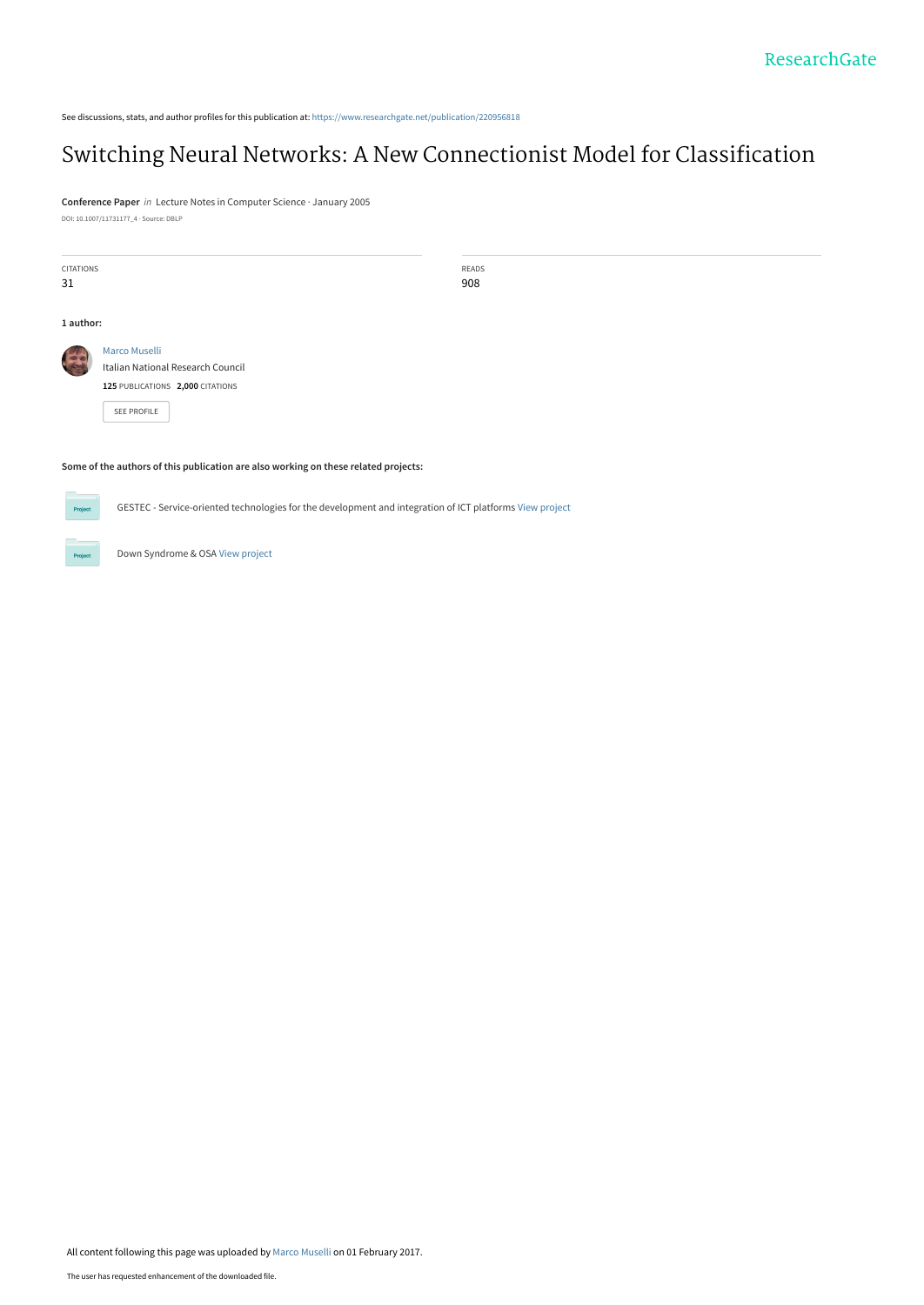# Switching Neural Networks: A New Connectionist Model for Classification

Marco Muselli

Istituto di Elettronica e di Ingegneria dell'Informazione e delle Telecomunicazioni Consiglio Nazionale delle Ricerche via De Marini, 6 - 16149 Genova, Italy Email: marco.muselli@ieiit.cnr.it

Abstract. A new connectionist model, called Switching Neural Network (SNN), for the solution of classification problems is presented. SNN includes a first layer containing a particular kind of A/D converters, called latticizers, that suitably transform input vectors into binary strings. Then, the subsequent two layers of an SNN realize a positive Boolean function that solve in a lattice domain the original classification problem. Every function realized by an SNN can be written in terms of intelligible rules. Training can be performed by adopting a proper method for positive Boolean function reconstruction, called Shadow Clustering (SC). Simulation results obtained on the StatLog benchmark show the good quality of the SNNs trained with SC.

# 1 Introduction

Any classification problem can be viewed as an optimization problem, where a proper functional, i.e. the probability of error, has to be minimized by choosing the best classifier q inside a given collection  $\Gamma$ . In this sense any technique for the solution of classification problems must provide for two different actions: the class  $\Gamma$  of decision functions must be suitably determined (*model selection*) and the best classifier in  $\Gamma$  must be searched for *(training phase)*.

General theoretical results advise us against choosing a too large set  $\Gamma$ ; in fact, with this choice it is likely to incur in the problem of *overfitting*: the training phase generates a decision function  $g \in \Gamma$  that performs well on the examples of the training set, but scores a high number of misclassifications on the remaining points of the input domain. On the other hand, if a too small set  $\Gamma$  is considered, it is impossible to obtain a sufficiently low number of errors in the training set.

A possible approach consists in choosing initially a large  $\Gamma$ , leaving to the learning algorithm the task of retrieving a classifier  $g$  which is enough simple, according to some index of complexity, and behaves well on the training set. This is the approach followed by support vector machines [1], where a regularization constant controls the trade-off between the complexity of the resulting decision function and the number of errors scored by it on the available training set.

In a similar way, we will introduce in the following sections a new connectionist model, called Switching Neural Network (SNN), which is sufficiently rich to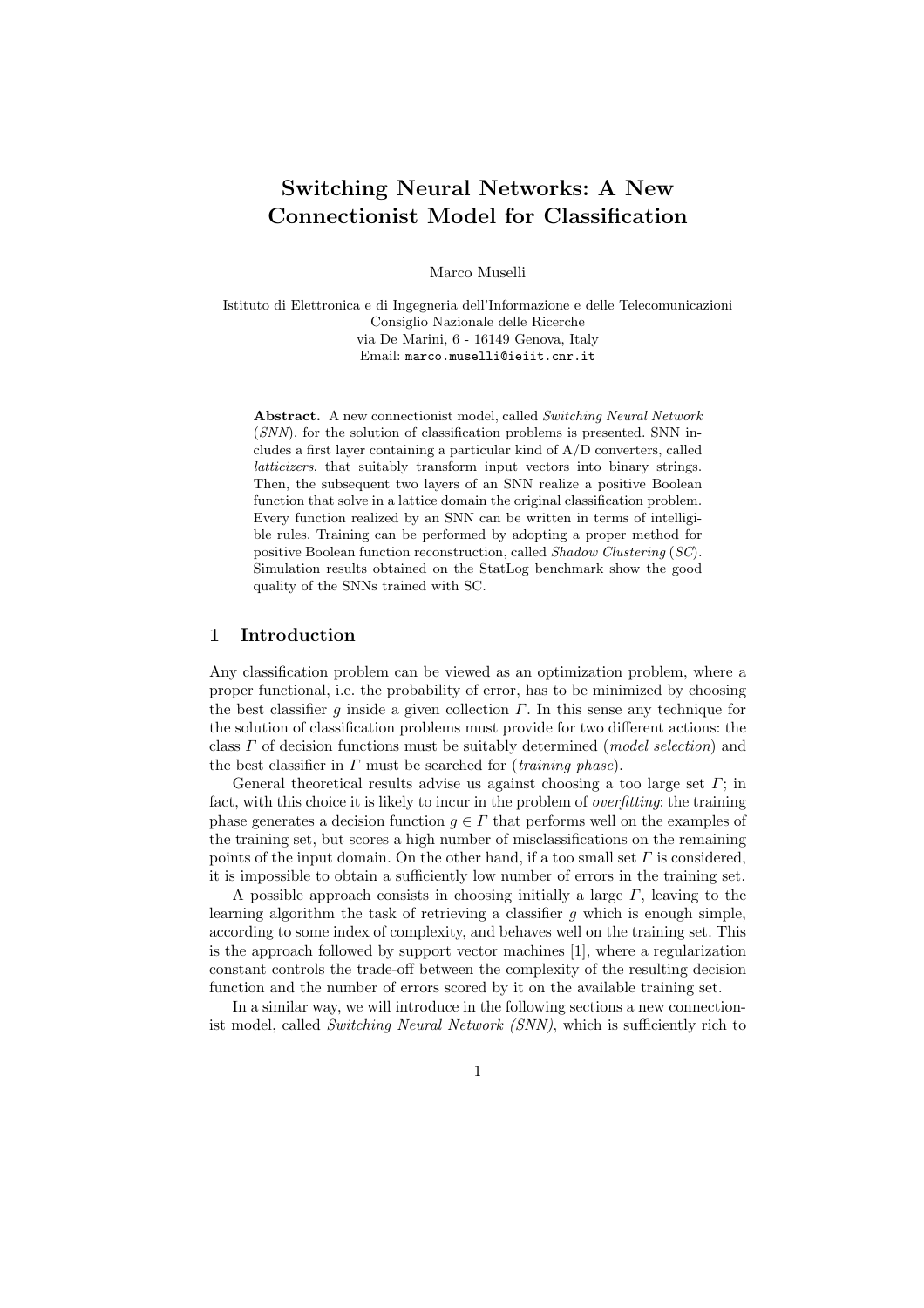approximate within an arbitrary precision any measurable function. As described later, this connectionist model presents some interesting properties, among which the possibility of allowing a precise description of classifiers  $g \in \Gamma$  in terms of intelligible rules.

A proper learning algorithm, called Shadow Clustering (SC), can be adopted to search for the simplest SNN that ensures a sufficiently low number of errors on the training set. Preliminary results show that SNNs trained by SC can achieve generalization errors comparable with those of best machine learning techniques. Due to space limitation, details of SC are not presented here, but can be found elsewhere [2].

# 2 Model selection

Consider a general binary classification problem, where  $d$ -dimensional patterns  $x \in X \subset \mathbb{R}^d$  are to be assigned to one of two possible classes, labeled by the values of a Boolean output  $y \in \{0, 1\}$ . According to possible situations in real world problems, the type of the components  $x_i$ ,  $i = 1, \ldots, d$ , can be either continuous ordered, when  $x_i$  belongs to a subset of  $\mathbb{R}$ , or discrete ordered, when  $x_i$  assumes values inside a finite ordered set, or *nominal*, when  $x_i$  can assume values inside a finite set, where no ordering is defined.

Denote with  $I_m$  the set  $\{1, 2, \ldots, m\}$  of the first m positive integers. Without loss of generality,  $I_m$  (for a proper value of m) can be regarded as the domain of any discrete ordered or nominal variable. In the first case,  $I_m$  is viewed as a chain, whereas in the latter no ordering is assumed to be defined on it.

Now, consider the Boolean lattice  $\{0,1\}^n$ , equipped with the well known binary operations '+' (logical sum or OR) and ' $\cdot$ ' (logical product or AND). According to the standard partial ordering on  $\{0,1\}^n$ , a Boolean function  $f: \{0,1\}^n \to$  $\{0,1\}$  is called *positive* if  $u \leq v$  implies  $f(u) \leq f(v)$  for every  $u, v \in \{0,1\}^n$ .

A recent theoretical result [3] asserts that positive Boolean functions are universal approximators, i.e. they can approximate arbitrarily well every measurable function  $g: \mathbb{R}^d \to \{0,1\}$ . Denote with  $Q_n^l$  the subset of  $\{0,1\}^n$  containing the strings of n bits having exactly l values 1 inside them. A possible procedure for finding the positive Boolean function  $f$  that approximates a given classifier  $q$  is based on the following three steps:

- 1. (Discretization) For every ordered input  $x_i$ , determine a finite partition  $\mathcal{B}_i$ of its domain  $X_i$  such that a function  $\hat{q}$  can be found, which approximates g on X within the desired precision and assumes a constant value on every set  $B \in \mathcal{B}$ , where  $\mathcal{B} = \{\prod_{i=1}^{d} B_i : B_i \in \mathcal{B}_i, i = 1, \ldots, d\}.$
- 2. (Latticization) By employing a proper function  $\varphi$ , map the points of the domain X into the strings of  $Q_n^l$ , so that  $\varphi(x) \neq \varphi(x')$  only if  $x \in B$  and  $x' \in B'$ , being B and B' two different sets in B.
- 3. (Positive Boolean function synthesis) Select a positive Boolean function f such that  $f(\varphi(x)) = \hat{g}(x)$  for every  $x \in X$ .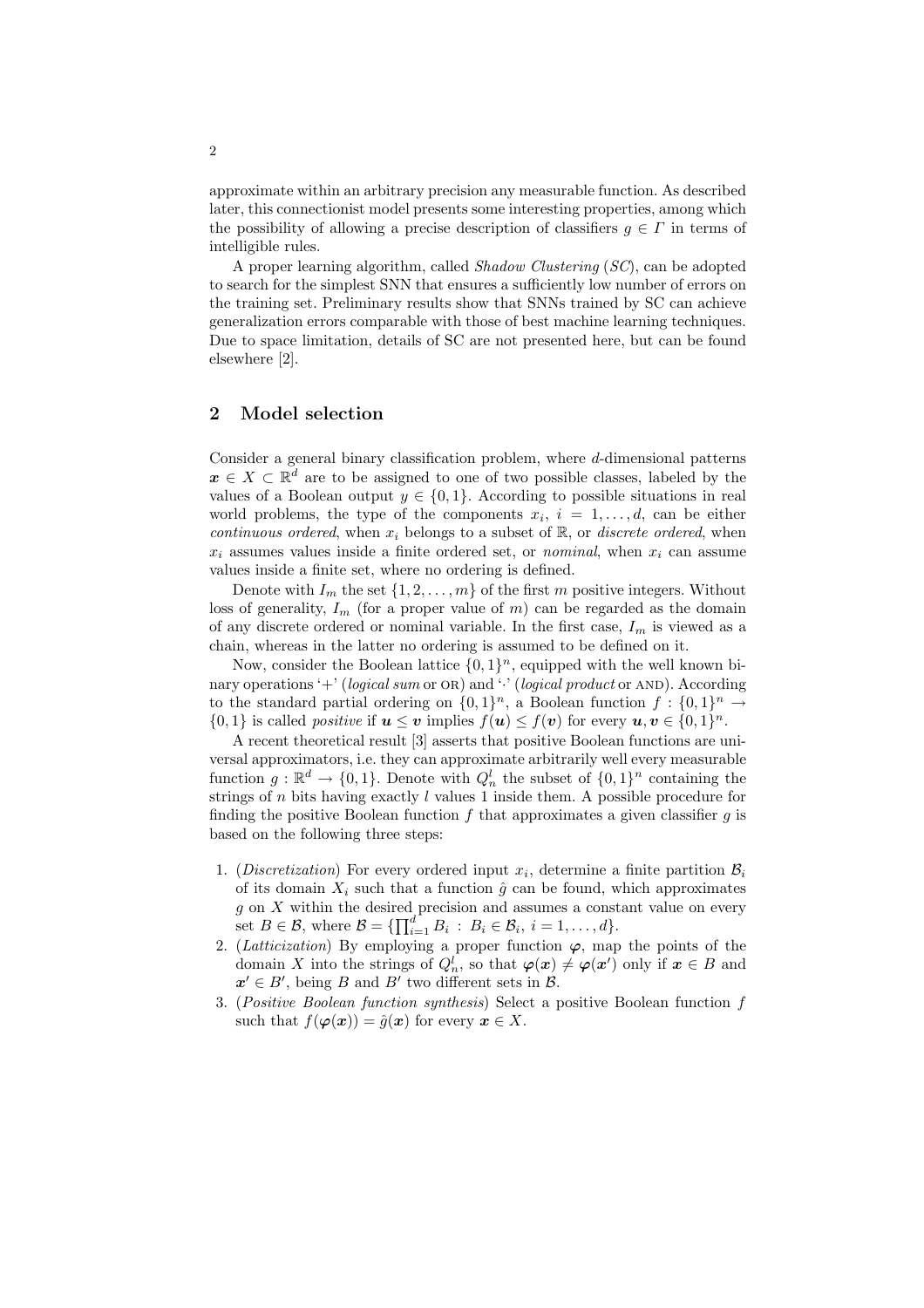#### 2.1 Discretization

Since the exact behavior of the decision function  $q$  is not known, the approximating classifier  $\hat{g}$  and the partition  $\hat{B}$  have to be inferred from the examples  $(x_i, y_i)$  of the training set S. Every set  $B_i \in \mathcal{B}_i$  must be enough large to include the component  $x_{ji}$  of some point  $x_j$  in S. Nevertheless, the resulting partition  $\beta$  must be enough fine to capture the actual complexity of the function  $g$ .

Several different discretization methods for binary classification problems have been proposed in the literature  $[4–6]$ . Usually, for each ordered input  $x_i$ a set of  $m_i - 1$  consecutive values  $r_{i1} < r_{i2} < \cdots < r_{i,m_i-1}$  is generated and the partition  $\mathcal{B}_i$  is formed by the  $m_i$  sets  $X_i \cap R_{ik}$ , where  $R_{i1} = (-\infty, r_{i1}],$  $R_{i2} = (r_{i1}, r_{i2}], \ldots, R_{i,m_i-1} = (r_{i,m_i-2}, r_{i,m_i-1}], R_{im_i} = (r_{i,m_i-1}, +\infty)$ . Excellent results have been obtained with the algorithm Chi2 [5], which employ the  $\chi^2$  statistic to decide the position of the points  $r_{ik}$ ,  $k = 1, \ldots, m_i - 1$ , and with the technique EntMDL [4], which adopts entropy estimates to achieve the same goal. An alternative promising approach is offered by the method used in the LAD system [6]: in this case an integer programming problem is solved to obtain optimal values for the cutoffs  $r_{ik}$ .

By applying a procedure of this kind, the discretization task defines for each ordered input  $x_i$  a mapping  $\psi_i: X_i \to I_{m_i}$ , where  $\psi_i(z) = k$  if and only if  $z \in R_{ik}$ . If we assume that  $\psi_i$  is the identity function with  $m_i = |X_i|$  when  $x_i$ is a nominal variable, the approximating function  $\hat{g}$  is uniquely determined by a<br>discussion function  $h \cdot I_{\alpha}$  (0, 1) defined as  $h(h(x)) = \hat{g}(x)$ , where  $I_{\alpha} = \prod^{d} I_{\alpha}$ discrete function  $h: I \to \{0,1\}$ , defined as  $h(\boldsymbol{\psi}(\boldsymbol{x})) = \hat{g}(\boldsymbol{x})$ , where  $I = \prod_{i=1}^{d} I_{m_i}$ and  $\psi(x)$  is the mapping from X to I, whose ith component is given by  $\psi_i(x_i)$ .

### 2.2 Latticization

The function  $\psi$  provides a mapping from the domain X onto the set  $I = \mathbb{Z}^d$  $\psi_{i=1}^d I_{m_i}$ , such that  $\psi(x) = \psi(x')$  if x and x' belong to the same set  $B \in \mathcal{B}$ , whereas  $\psi(x) \neq \psi(x')$  only if  $x \in B$  and  $x' \in B'$ , being B and B' two different sets in  $\mathcal{B}$ . Consequently, the 1-1 function  $\varphi$  from X to  $Q_n^l$ , required in the latticization step, can be simply determined by defining a proper 1-1 function  $\boldsymbol{\beta}: I \to Q_n^l$ . In this way,  $\boldsymbol{\varphi}(\boldsymbol{x}) = \boldsymbol{\beta}(\boldsymbol{\psi}(\boldsymbol{x}))$  for every  $\boldsymbol{x} \in X$ .

A possible way of constructing the function  $\beta$  is to define in a proper way d mappings  $\beta_i: I_{m_i} \to Q_{n_i}^{l_i}$ ; then, the binary string  $\beta(u)$  for an integer vector  $u \in I$  is obtained by concatenating the strings  $\beta_i(u_i)$  for  $i = 1, \ldots, d$ . It can be shown [3] that a good choice for  $\beta_i$  is the *inverse only one coding*, which maps an integer  $u_i \in I_{m_i}$  into the binary string  $z_i \in Q_{m_i}^{m_i-1}$  having  $z_{ik} = 0$  if and only if  $u_i = k$ . In fact, this coding is both an isometry and a full order-preserving mapping (when  $x_i$  is an ordered input). These properties characterizes also the mapping  $\beta$  if the inverse only one coding is adopted for all the  $\beta_i$ .

Since  $\varphi(x)$  is obtained by the concatenation of d binary strings  $\varphi_i(x_i)$ , if the discretization task has produced for each ordered input  $x_i$  a set of  $m_i - 1$  cutoffs  $r_{ik}$ , as described in the previous subsection, the k<sup>th</sup> bit of  $\varphi_i(x_i)$  assumes value 0 if and only if  $x_i \in R_{ik}$ . Note that  $x_i \in R_{ik}$  if and only if  $x_i$  exceeds the cutoff  $r_{i,k-1}$  (if  $k > 1$ ) and is lower than the subsequent cutoff  $r_{ik}$  (if  $k < m_i$ ). On the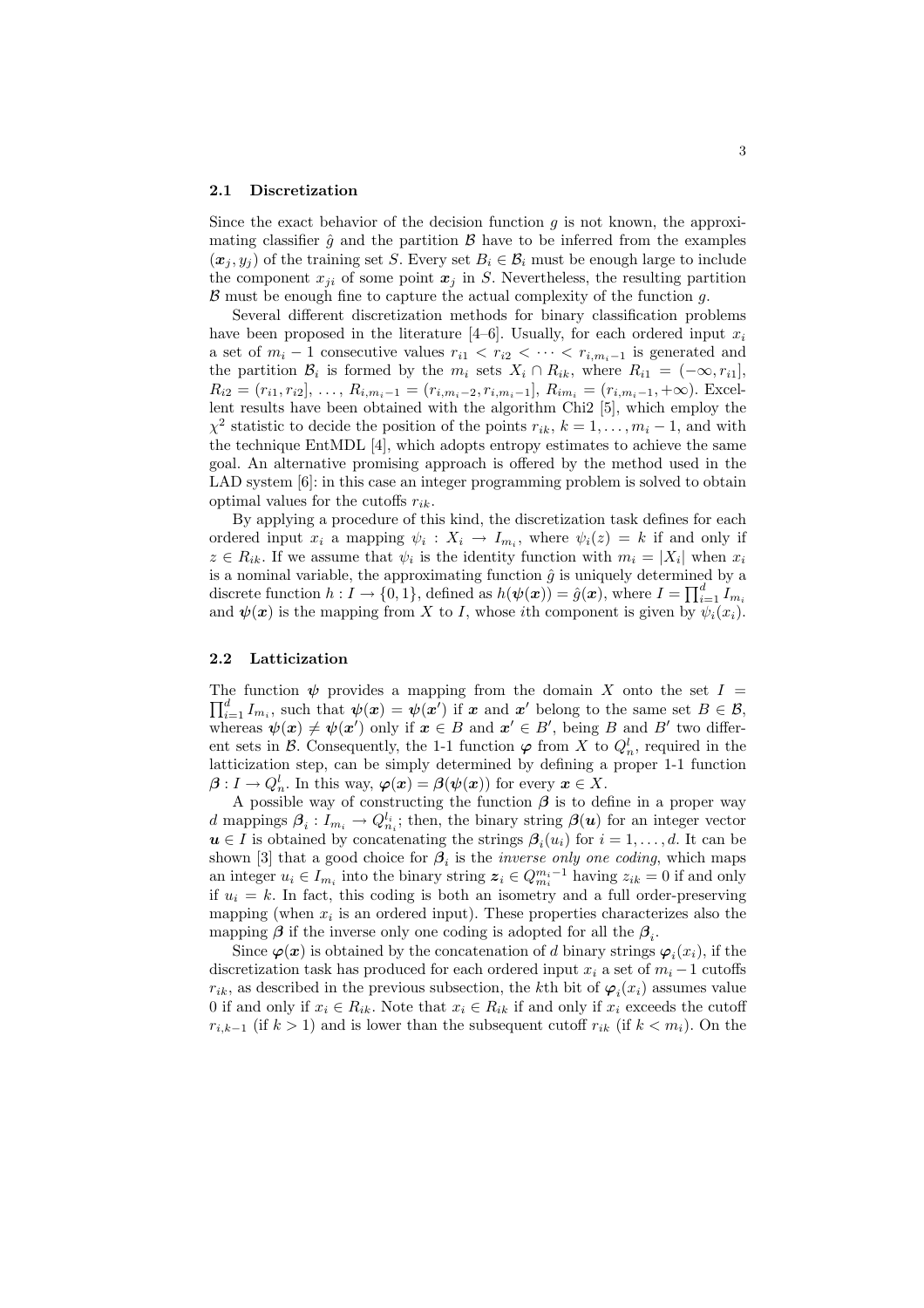other hand, if  $x_i$  is a nominal input the k<sup>th</sup> bit of  $\varphi_i(x_i)$  assumes value 0 if and only if  $x_i = k$ .

Thus, the mapping  $\varphi_i$  can be implemented by a simple device that receives in input the value  $x_i$  and compares it with a sequence of integer or real numbers. This device will be called *latticizer*; it produces  $m_i$  binary outputs, but only one of them can assume the value 0. The whole mapping  $\varphi$  is realized by a parallel of d latticizer, each of which is associated with a different input  $x_i$ .

#### 2.3 Switching Neural Networks

After the discretization and the latticization steps we have transformed the training set  $S = \{(\mathbf{x}_j, y_j), j = 1, \ldots, s\}$  into a collection of examples  $S' =$  $\{(z_i, y_i), j = 1, \ldots, s\},\$  where each  $z_j = \varphi(x_j)$  is a binary string in the Boolean lattice  $\{0,1\}^m$  for a proper value of m. The original binary classification problem can then be solved by retrieving a positive Boolean function  $f(z)$  such that  $\hat{g}(\boldsymbol{x}) = f(\boldsymbol{\varphi}(\boldsymbol{x}))$  minimizes the probability of misclassifying a pattern  $\boldsymbol{x} \in X$ .

This target can be pursued by adopting a proper technique, named Shadow Clustering  $(SC)$  [2], which is able to construct a positive Boolean function f that generalizes well starting from the examples contained in  $S'$ . To our best knowledge, SC is the first method of this kind. It adopts an overall strategy similar to Hamming Clustering [7], successfully employed in the solution of binary classification problems. A detailed description of the approach followed by SC for the synthesis of positive Boolean functions is presented in [2].

If  $a \in \{0,1\}^m$  is a binary string with length m, let  $P(a)$  be the subset of  $I_m$ including the indexes i for which  $a_i = 1$ . A positive Boolean function can always be written in the following *Positive Disjunctive Normal Form* (*PDNF*):

$$
f(z) = \bigvee_{\mathbf{a} \in A} \bigwedge_{j \in P(\mathbf{a})} a_j \tag{1}
$$

where A is an *antichain* of the Boolean lattice  $\{0,1\}^m$ , i.e. a collection of binary where A is an *anucham* of the boolean lattice  $\{0, 1\}^{\ldots}$ , i.e. a conection of binary<br>strings such that if  $a, a' \in A$  neither  $a < a'$  nor  $a' < a$ . The symbol  $\bigvee$  (resp.  $\bigwedge$ ) in (1) denotes a logical sum (resp. product) among the terms identified by the In (1) denotes a logical sum (resp. product) allong the terms identified by the subscript. In particular,  $\bigwedge_{j \in P(\boldsymbol{\alpha})} z_j$  is an *implicant* for the function f; however, when no confusion arises, the term implicant will also be used to denote the corresponding binary string  $a \in A$ .

The execution of SC produces the antichain A to be employed in (1) for obtaining the PDNF of the desired positive Boolean function  $f$ . This expression can be readily implemented on a two-level digital circuits including only AND, OR ports. It should be observed that only the values 1 in a binary string  $a \in A$ give rise to an incoming connection in the corresponding and port. Thus, values  $0$  in  $\boldsymbol{a}$  behave as don't care symbols for the associated implicant.

The approximating function  $\hat{g}(x)$  that solves our binary classification problem is then given by the composition  $f(\varphi(x))$  of the positive Boolean function f with the mapping  $\varphi$  produced by discretization and latticization steps. The device implementing  $\hat{q}(x)$  is shown in Fig. 1.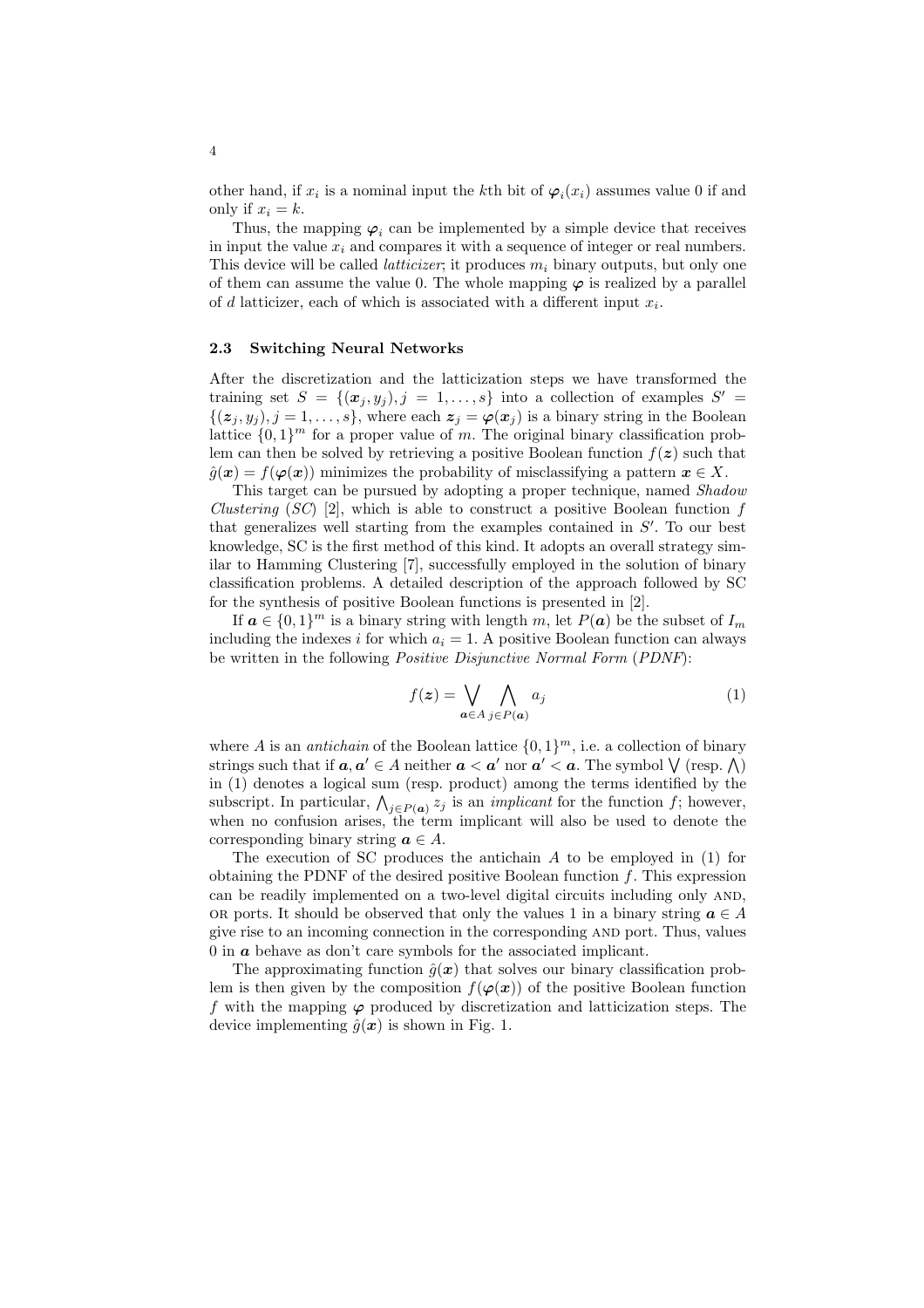

Fig. 1. Schema of a Switching Neural Network.

It can be considered as a three layer feedforward neural network, where the first layer is responsible of the realization of the binary mapping  $\varphi(x)$ , while the other two realize the expression  $(1)$  for the positive Boolean function f. Every and port in the second layer is connected only to some of the outputs leaving the latticizers; they correspond to values 1 in the associated implicant. These connections are represented by bold circles in Fig. 1 and can be viewed as switches that establish links between the inputs of the AND ports and the outputs of the latticizers. For this reason the connectionist model shown in Fig. 1 is called Switching Neural Network (SNN).

It is interesting to observe that, unlike standard neural networks, SNNs do not involve weights; furthermore, signals traveling on them have only one level. Thus, it should be concluded that the behavior of the function  $\hat{g}(x)$  is entirely memorized in the architecture of the SNN (connections and switches). This is not a limitation, since it has been shown that SNN are universal approximators.

5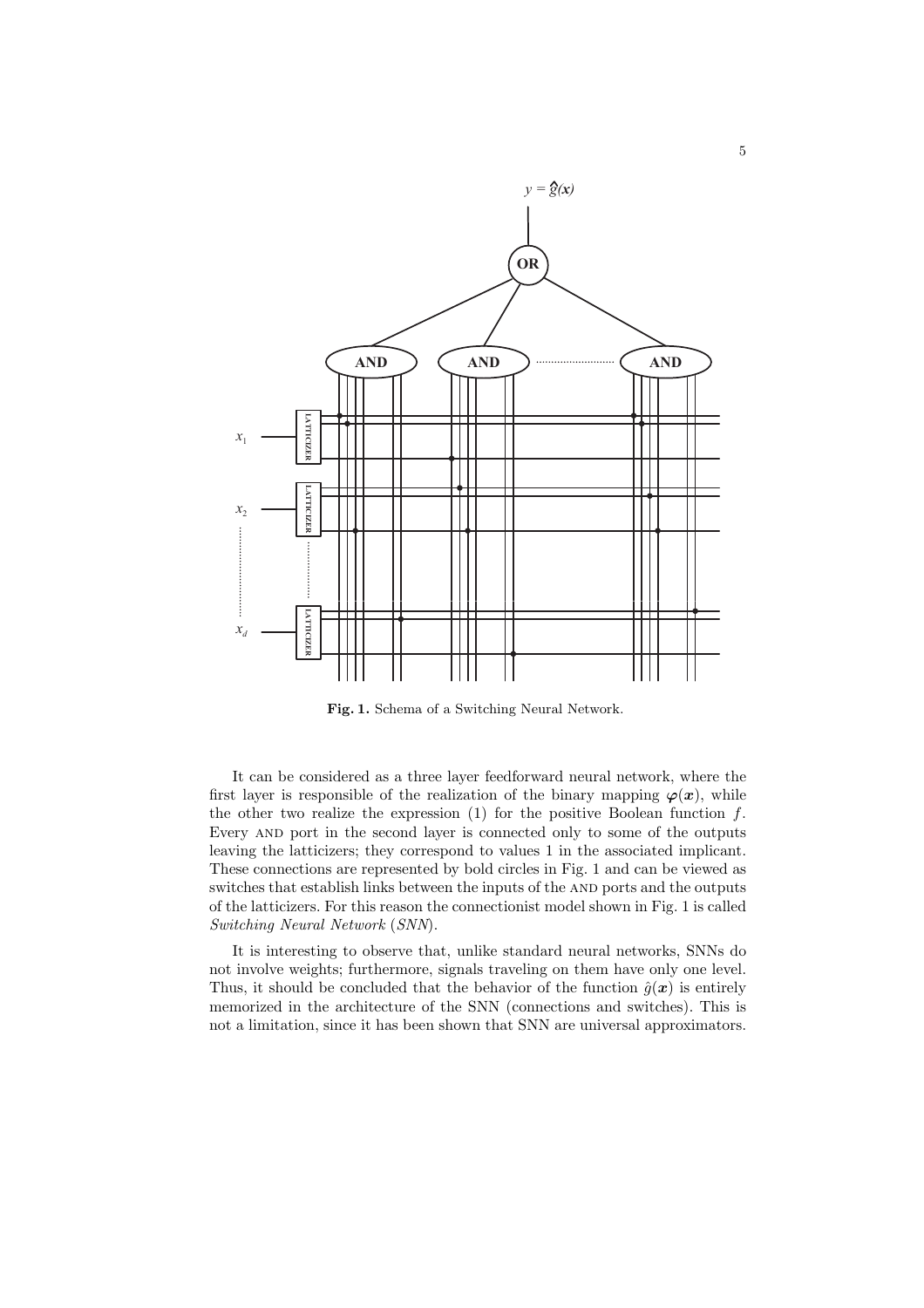Every implicant  $a \in A$  generated by SC can be translated into an intelligible rule in the **if-then** form underlying the classification problem at hand. Consider the substrings  $a_i$  of  $a$  that are associated with the *i*th input  $x_i$  to the network. The substrings  $a_i$  of  $a$  that are associated with the tent input  $x_i$  to the network.<br>The logical product  $\bigwedge_{j\in P(a)} z_j$  gives output 1 only if the binary string  $z = \varphi(x)$ presents a value 1 in all the positions where  $a_i$  has value 1.

If  $x_i$  is an ordered variable, the execution of SC always generates binary strings  $a_i$  containing a single sequence of consecutive values 0, i.e. a run of 0. If this run begins at the  $(j + 1)$ th position and finishes at the kth bit of  $a_i$ , the logical product  $\bigwedge_{j\in P(\boldsymbol{a})} z_j$  can give output 1 only if  $r_{ij} < x_i \leq r_{ik}$ . In the particular case where the run of 0 begins at the first position (resp. finishes at the last position), the condition becomes  $x_i \leq r_{ik}$  (resp.  $x_i > r_{ij}$ ).

As an example, suppose that an ordered variable  $x_i$  has been discretized by using the four cutoffs 0.1, 0.25, 0.3, 0.5. If the implicant  $\boldsymbol{a}$  with  $\boldsymbol{a}_i = 10011$  has been produced by SC, the condition  $0.1 < x_i \leq 0.3$  has to be included in the if part of the if-then rule associated with  $a$ .

On the other hand, if  $x_i$  is a nominal variable the portion  $a_i$  of an implicant **a** gives rise to the condition  $x_i \in \bigcup_{k \in I_{m_i} \backslash P(a_i)} \{k\}$ . Again, if the implicant **a** with  $a_i = 01101$  has been produced by SC, the condition  $x_i \in \{1, 4\}$  has to be included in the **if-then** rule associated with  $a$ . In any case, if the binary string  $a_i$  contains only values 0, the input  $x_i$  will not be considered in the rule for  $a$ .

Thus, it follows that every implicant  $\boldsymbol{a}$  gives rise to an **if-then** rule, having in its if part a conjunction of the conditions obtained from the substrings  $a_i$ associated with the  $d$  inputs  $x_i$ . If all these conditions are verified, the output  $y = \hat{q}(x)$  will be assigned the value 1. A logical OR connects all the rules obtained in this way for every implicant  $\boldsymbol{a}$  in the antichain  $\boldsymbol{A}$  produced by SC.

Due to this property, SC (with the addition of discretization and latticization) becomes a rule generation method, being capable of retrieving from the training set some kind of intelligible information about the physical system underlying the binary classification problem at hand.

# 3 Simulation results

To obtain a preliminary evaluation of performances achieved by SNNs trained with SC, the ten classification problems included in the well-known StatLog benchmark [8] have been considered. In this way the generalization ability and the complexity of resulting SNNs can be compared with those of other machine learning methods, among which rule generation techniques based on decision trees, such as C4.5 [9]. In all these simulations the discretization method adopted in the LAD system [6] has been used to map continuous inputs into binary strings.

The tests contained in the StatLog benchmark present different characteristics that allow to evaluate the behavior of a classification algorithm under several angles. Four problems (Heart, Australian, Diabetes, and German) presents a binary output, thus permitting a direct application of the SNN approach, as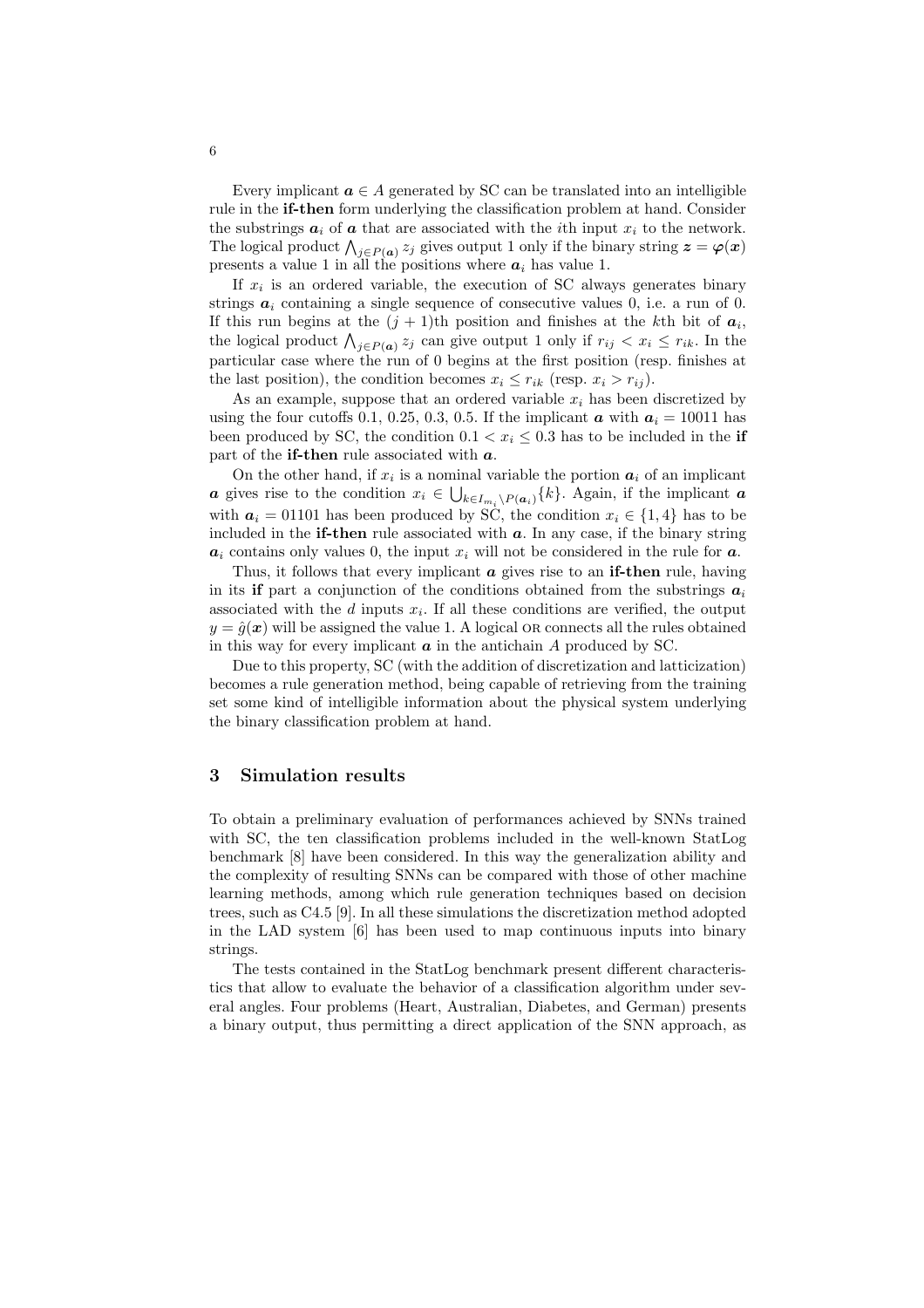described in the previous section. However, two of them (Heart and German) adopts a specific cost matrix to weight misclassified patterns.

The remaining six tests concern multiclass problems, which have been split into a sequence of binary classification problems by constructing a separate set of implicants for each output value. The class of an new pattern  $x$  has then been chosen by adopting the criteria introduced in [10], which performs a weighted sum of perfect matching rules (those verified by  $x$ ), having weight 1, and almost matching rules (those verified by  $x$ , except for one condition), which is assigned the weight 0.1.

The complexity of an SNN is measured through the number of and ports in the second layer (corresponding to the number of intelligible rules) and the average number of conditions in the if part of a rule. Tab. 1 presents the results obtained. Accuracy and complexity of resulting SNNs are compared with those of rulesets produced by C4.5. In the same table is also reported the best generalization error reported in the StatLog report [8] for each problem, together with the rank scored by SNN when its generalization error is inserted into the list of available results.

Table 1. Generalization error and complexity of SNN, compared with C4.5 and with other methods, on the StatLog benchmark.

| Test                         | Generalization error |      |                  | # Rules        |              | $\#$ Conditions |      |                  |
|------------------------------|----------------------|------|------------------|----------------|--------------|-----------------|------|------------------|
| Problem                      | <b>SNN</b>           | C4.5 | Best             | Rank           | <b>SNN</b>   | $C4.5$ SNN      |      | C <sub>4.5</sub> |
| HEART                        | 0.393                |      | 0.781 0.374      | $\overline{2}$ | 24.3         | 11.4            | 5.03 | 2.68             |
| AUSTRALIAN <sub>10.125</sub> |                      |      | 0.155 0.131      |                | 26.4         | 11.5            | 5.55 | 2.76             |
| DIABETES                     | 0.250                |      | 0.270 0.223      | 8              | 73.8         | 9.4             | 4.61 | 2.58             |
| <b>VEHICLE</b>               | 0.278                |      | 0.266 0.150      | 12             | 91.2         | 26.1            | 5.92 | 4.03             |
| <b>GERMAN</b>                | 0.716                |      | $0.985 \, 0.535$ | 3              | 95.8         | 21.1            | 8.90 | 2.77             |
| <b>SEGMENT</b>               | 0.037                |      | $0.040\,0.030$   | 11             | 82.8         | 28.0            | 4.51 | 3.94             |
| <b>DNA</b>                   | 0.057                |      | 0.076 0.041      | 3              | 132.0        | 34.0            | 8.99 | 4.47             |
| <b>SATIMAGE</b>              | 0.135                |      | 0.150 0.094      | 6              | 262.0        | 80.01           | 7.92 | 5.41             |
| LETTER.                      | 0.115                |      | 0.132 0.064      | 5              | 1532.0 570.0 |                 | 8.38 | 7.64             |
| <b>SHUTTLE</b>               | 0.0001               |      | 0.00110.0001     |                | 18.0         | 20.0            | 3.17 | 3.14             |

Apart from one case (Vehicle) the generalization error scored by SNN is always lower than that obtained by C4.5. On the other hand, the complexity of SNN is considerably higher (except for the Shuttle problem). As a consequence of this greater complexity, the execution time of SNN is significantly higher than that of C4.5. It ranges from 3 sec. (Australian) to a hour (Letter) for the StatLog benchmark, whereas the construction of the set of rules with C4.5 requires at most three minutes.

This behavior depends on the method employed to produce the implicants and the corresponding rules. In SNN every rule separates some patterns of a class from all the example in the training set belonging to other classes; at most a small error is accepted to avoid overfitting. On the contrary, C4.5 creates rules